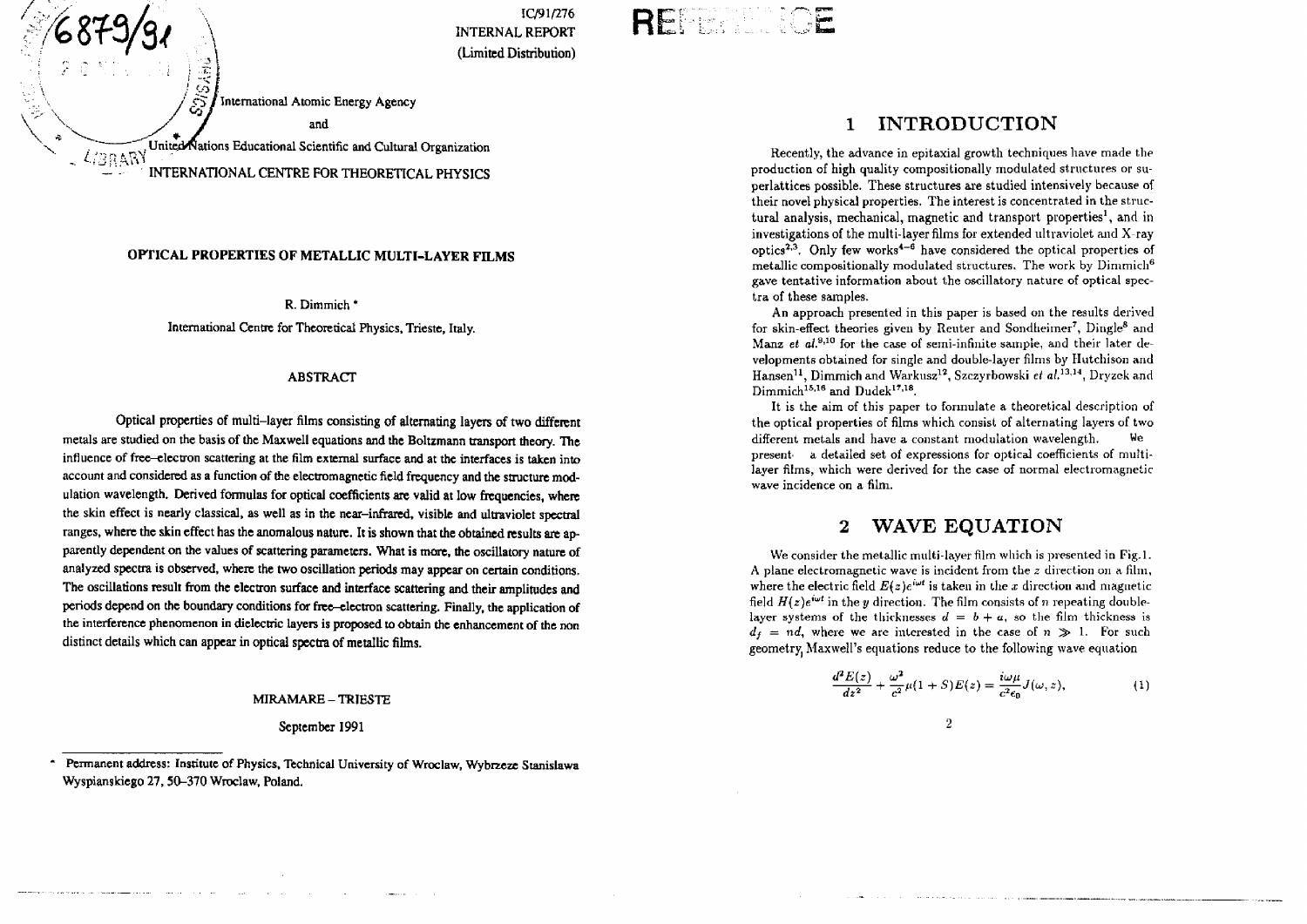where  $J(\omega,z)$  is the density of free-electron current generated by the electric field  $E(z)$  of the incident radiation,  $1 + S$  takes care of the displacemen t current , atomi c polarizatio n etc . Th e curren t densit y ma y b e obtaine d from th e linearize d Boltzman n transpor t equatio n for th e electron distribution function  $f({\bf v},z)$  of the conduction electrons

$$
\frac{\partial f_{1[2]}^n}{\partial z} + \frac{(1 + i\omega \tau_{1[2]}) f_{1[2]}^n}{\tau_{1[2]} v_z} = \frac{eE(z)}{m_{1[2]} v_z} \frac{\partial f_0}{\partial v_z},\tag{2}
$$

where the notation with optional lower indices in the square brackets is used, i.e., an equation or a quantity can be rewritten with the index 2 t o describ e th e layer of meta l 2 . I t i s assume d tha t th e distributio n function is in the form  $f_{1[2]}(v, z) = f_0 + f_{1[2]}^n(v, z)$ , where  $f_0$  is the Fermi-Dirac equilibrium distribution function,  $f_{\alpha}^{n}(\mathbf{v},z)$  and  $f_{\alpha}^{n}(\mathbf{v},z)$  are the deviations from this function induced by the electric field in layers of metal 1 and metal 2 in the n-th layer system, respectively (see Fig.1).  $v = (v_x, v_y, v_z)$  is the electron velocity, and  $\tau_{1/2}$  and  $m_{1/2}$  are the electron relaxatio n time s an d th e effectiv e masses . Th e genera l solutio n of Eq.(2 ) for th e considere d geometr y ha s th e form

$$
f_1^{n+}(v, z) = e^{-A_1[z+b-(n-1)d]} \left\{ F_1^{n+} + B_1 \int_{-b+(n-1)d}^{z} E(t) e^{A_1[z+b-(n-1)d]} dt \right\},
$$
\n(3)\n
$$
f_1^{n-}(v, z) = e^{-A_1[z-(n-1)d]} \left\{ G_1^{n-} - B_1 \int_{z}^{(n-1)d} E(t) e^{A_1[t-(n-1)d]} dt \right\},
$$
\n(4)\nfor  $(n-1)d - b < z < (n-1)d$  and

$$
f_2^{n+}(\mathbf{v}, z) = e^{-A_2[z - (n-1)d]} \left\{ F_2^{n+} + B_2 \int_{(n-1)d}^{x} E(t) e^{A_2[t - (n-1)d]} dt \right\}, \quad (5)
$$
  

$$
f_2^{n-}(\mathbf{v}, z) = e^{-A_2[z + b - (n-1)d]} \left\{ G_2^{n-} - B_2 \int_z^{n-d-b} E(t) e^{A_2[t + b - nd]} dt \right\}, \quad (6)
$$

for  $(n-1)d < z < nd-b$  and where

$$
A_{1[2]} = \frac{1 + i\omega \tau_{1[2]}}{v_{\tau} \tau_{1[2]}}, \quad B_{1[2]} = \frac{e}{m_{1[2]}v_{\tau}} \frac{\partial f_0}{\partial v_{\tau}},
$$

the functions  $f_{1/2}^{n+}$  and th e the functions  $f_{1[2]}^{n+}$  and  $f_{1[2]}^{n}$  are  $f_{1[2]}^{n}$  for  $v_x > 0$  and  $v_x < 0$ , respectively.  $F_{1[2]}^{n}$  and  $G_{1[2]}^{n}$  are the arbitrary velocity functions determined by th e appropriat e boundar y condition s a t th e film surfac e an d interfaces . These conditions should serve as a description of the electron scattering processes . Therefore , we introduc e th e Fuchs - Sondheime r scatterin g parameter s an d we assum e for th e simplificatio n of boundar y conditio n system that  $n = \infty$ . According to the previous works<sup>6,19</sup> we consider the following equations as the boundary condition system

$$
f_1^{I+}(v_z, z = -b) = Pf_1^{I-}(-v_z, z = -b),
$$
  
\n
$$
f_1^{I-}(v_z, z = 0) = T_2 f_2^{I-}(v_z, z = 0),
$$
  
\n
$$
f_2^{I+}(v_z, z = 0) = T_1 f_1^{I+}(v_z, z = 0),
$$
  
\n
$$
f_2^{I-}(v_z, z = a) = T_1 f_1^{I-I-}(v_z, z = a),
$$
  
\n
$$
f_1^{I+}(v_z, z = a) = T_2 f_2^{I+}(v_z, z = a),
$$
  
\n(7)

where  $P$  is the specularity parameter describing the electron scattering at the film surface  $z = -b$ , and  $T_1$  and  $T_2$  are the probabilities of coheren t passag e of an electro n acros s an interfac e from a laye r of meta l  $1$  ( or from a layer of metal  $2$ ) to a layer of metal  $2$  ( or to a layer of metal 1), and  $0 \le P, T_1, T_2 \le 1$ . The above description of the surface and interface scattering is quantitative only. There is no information about the nature of scattering mechanisms. Nevertheless, our approach can be developed in certain cases and the actual scattering mechanisms can be taken into account using boundary conditions, for example, derived by soffer<sup>20</sup> for scattering from surface and interface roughnesses or derived by Greene and O'Donnell<sup>21</sup> for scattering from charge centers randomly located on surfaces or interfaces. It means, in fact, that the expressions appropriate for a considered scattering mechanism should be applied in appropriate for a considered scalenting incendiment should be  $a_{11}$ <br>the final formulas instead of the narameters used in Eqs.  $(7)^{22,23}$ 

 $\ddot{\phantom{1}}$ 

÷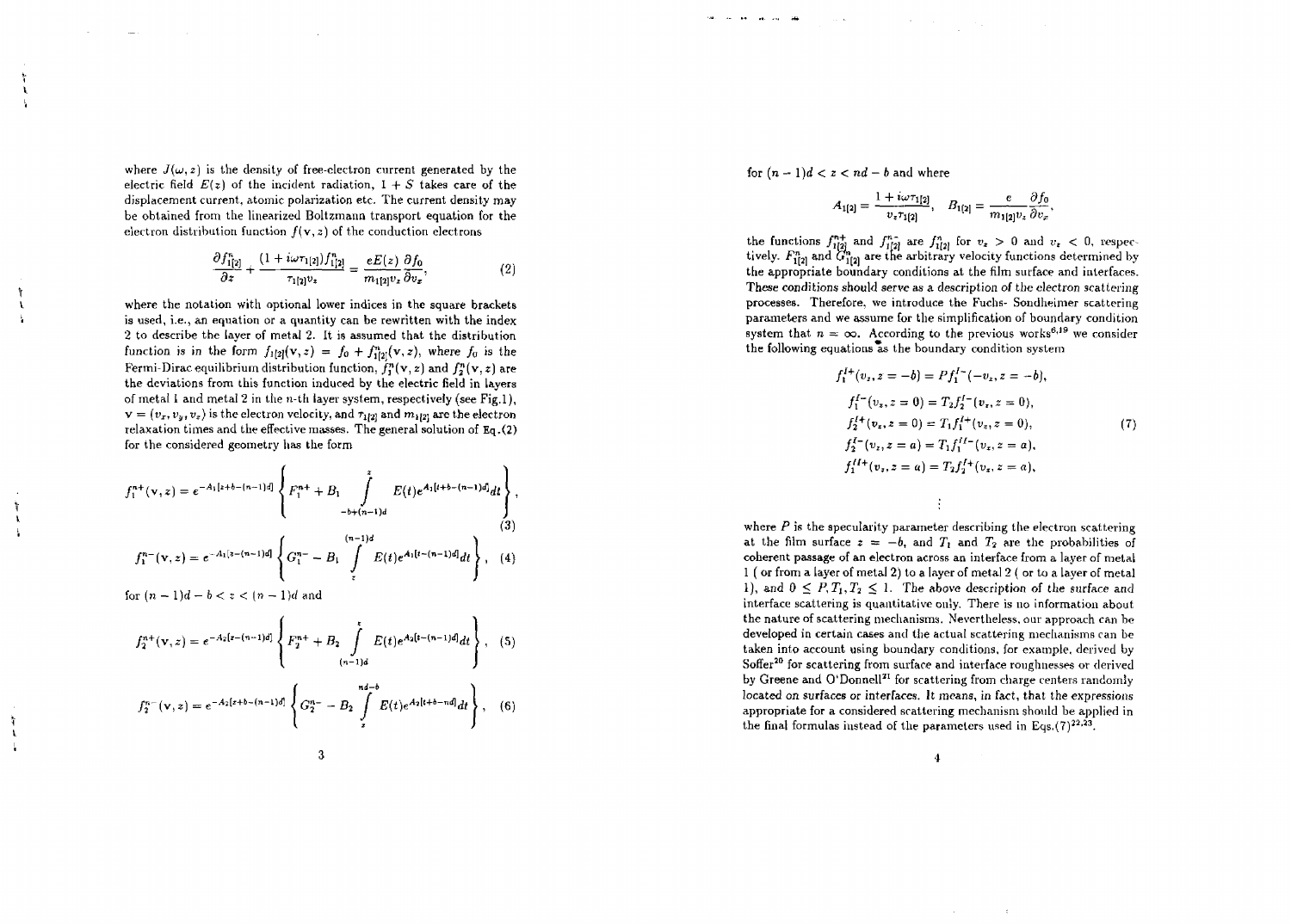Using the boundary conditions, Eqs.(7), for the electron distribution functions,  $Eqs.(3)-(6)$ , and introducing the polar coordinates one may obtain the equation for the current density  $J(\omega, z)$  dependence on the electric field *E(z)* in the following form

$$
J_1^n(z) = \frac{2\pi e^2 m_1^2 v_{F1}^2}{h^3} \int_1^\infty ds \left(\frac{1}{s} - \frac{1}{s^3}\right) \left\{ e^{-s w_1 (z_n + b)} \times \times \left[\frac{F_1^{n+1}}{B_1} + \int_{(n-1)d-b}^{\bar{1}} dt E(t) e^{s w_1 [t+b-(n-1)d]} \right] - e^{s w_1 z_n} \times \left[\frac{G_1^{n+1}}{B_1} - \int_{s}^{(n-1)d} dt E(t) e^{-s w_1 [t-(n-1)d]} \right] \right\} \text{ for } -b \le z_n \le 0,
$$
\n(8)

$$
J_2^n(z) = \frac{2\pi e^2 m_2^2 v_{F2}^2}{h^3} \int_1^\infty ds \left(\frac{1}{s} - \frac{1}{s^3}\right) \left\{ e^{-s w_2 z_n} \times \right.
$$
  

$$
\times \left[ \frac{F_2^{n+1}}{B_2} + \int_{(n-1)d}^{1} dt E(t) e^{s w_2 [t-(n-1)d]} \right] - e^{s w_2 (z_n - a)} \times \left[ \frac{G_2^{n+1}}{B_2} - \int_{z}^{(n-1)d+a} dt E(t) e^{-s w_2 [t-a-(n-1)d]} \right] \right\} \text{ for } 0 \le z_n \le a,
$$

$$
(9)
$$

where  $w_{1[2]} = \frac{1 + w \tau_{1[2]}}{v_{\text{rel}} \cdot \text{min} \tau_{1[2]}}, z_n = z - (n-1)d$ , and  $v_F$  is the Fermi velocity of electrons. Consequently, having  $J(\omega, z)$  as a function  $E(z)$  it is apparent that the wave equation, Eq.(1), becomes the equation for the electric field  $E_1^n(z)$  and  $E_2^n(z)$  within particular layers. This equation cannot be solved in a compact form. However, according to the Dingle method<sup>8</sup> the approximate solution may be found. In order to obtain this solution (it means the electric field) we consider in the first step the possible field contribution in the form

$$
E_1^{n(1)}(z) = e^{-u_1 w_1 (z_n + b)} \quad \text{for } -b \le z_n \le 0,
$$
 (10)

$$
-5\phantom{.0}
$$

$$
E_2^{n(1)}(z) = e^{-u_2w_2z_n} \quad \text{for } 0 \le z_n \le a. \tag{11}
$$

 $\ddot{\phantom{a}}$ 

After the substitution of Eqs.(10) and (11) into Eqs.(8),(9) and, in turn, (1) and then, after the integration over *t* one may derive the following system of equations

 $\mathbf{r}$ 

$$
(u_1^2 - \eta_1) E_1^{n(1)}(z) = \xi_1 \left\{ K(u_1) E_1^{n(1)}(z) + \int_1^{\infty} ds \left( \frac{1}{s} - \frac{1}{s^3} \right) \Lambda_1^n \right\},
$$
  
\n
$$
(u_2^2 - \eta_2) E_2^{n(1)}(z) = \xi_2 \left\{ K(u_2) E_2^{n(1)}(z) + \int_1^{\infty} ds \left( \frac{1}{s} - \frac{1}{s^3} \right) \Lambda_2^n \right\},
$$
  
\n(12)

where the dimensionless coordinates are introduced, i.e.,  $z_n = z_n/l_1$ ,  $b = b/l_1$  for  $-b < z_n < 0$  and  $z_n = z_n/l_2$ ,  $a = a/l_2$  for  $0 < z_n < a$ ,  $l_1$ and  $l_2$  are the mean free paths of the electrons in metal 1 and metal 2, and where  $\sim$  $1213$ 

$$
\xi_{1[2]} = \frac{i\omega\mu_{1[2]}}{c^2\epsilon_0} \frac{2\pi (em_{1[2]}v_{F1[F2]})^2 i'_{1[2]}}{h^3 w_{1[2]}^3},
$$

$$
\eta_{1[2]} = -\left[\frac{\omega l_{1[2]}}{cw_{1[2]}}\right]^2 (1 + S_{1[2]})\mu_{1[2]},
$$

$$
K(u_{1[2]}) = \int_1^\infty ds \left(\frac{1}{s} - \frac{1}{s^3}\right) \left(\frac{1}{s - u_{1[2]}} + \frac{1}{s + u_{1[2]}}\right).
$$

 $\Lambda_1^n$  and  $\Lambda_2^n$  are the functions of  $P, T_1, T_2, w_1, w_2, u_1, u_2, a, b$  and z. It is apparent that taking  $u_1$  and  $u_2$  as follows

$$
u_{1[2]} = \xi_{1[2]} K(u_{1[2]}) + \eta_{1[2]} \tag{14}
$$

and the company of the company of the company of the company of the company of the company of the company of the company of the company of the company of the company of the company of the company of the company of the comp

we leave with uncompensated terms  $\xi_{1[2]} \int_1^{\infty} ds \left( \frac{1}{s} - \frac{1}{s^3} \right) \Lambda_{1[2]}^n$  in the wave equation. Thus, the next possible contribution to the electric field may be chosen in the form

$$
E_1^{n(2)}(z) = \xi_1 \int_1^{\infty} ds \left( \frac{1}{s} - \frac{1}{s^3} \right) \frac{\Lambda_1^n}{s^2 - \eta_1} \quad \text{for } -b \le z_n \le 0,
$$
 (15)

$$
E_2^{n(2)}(z) = \xi_2 \int_1^{\infty} ds \left( \frac{1}{s} - \frac{1}{s^3} \right) \frac{\Lambda_2^n}{s^2 - \eta_2} \quad \text{for } 0 \le z_n \le a. \tag{16}
$$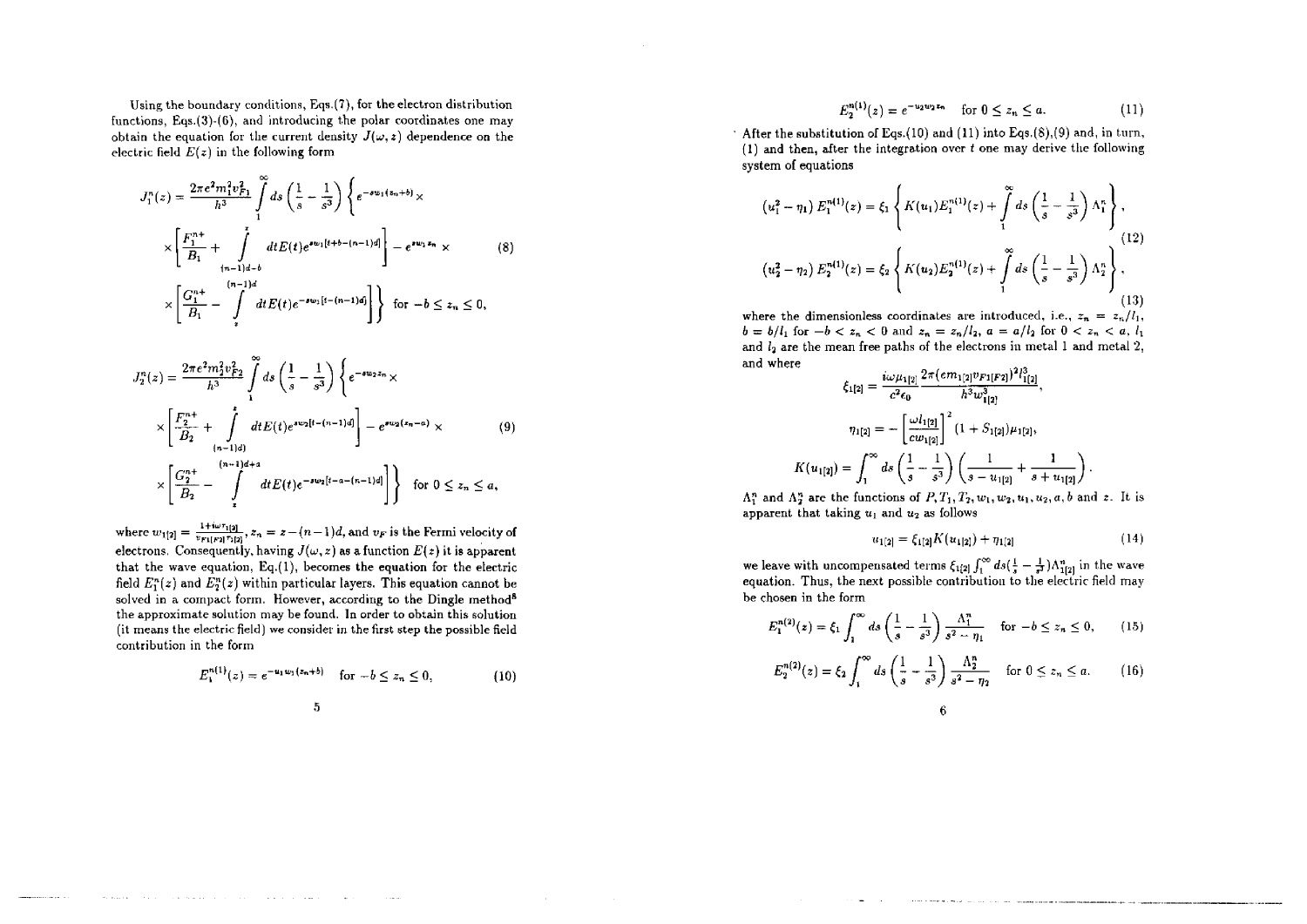The two contributions  $E_{1(2)}^{n(1)}$  and  $E_{1(2)}^{n(2)}$  applied to the wave equation leave, in turn, terms of order  $\xi_1^2$  and  $\xi_2^2$  only. Therefore, the process can be repeated to form a series in  $\xi_1$  for layers of metal 1 and a series in  $\xi_2$  for layers of metal 2. The serieses converge for  $|\xi_1| < 1$  and  $|\xi_2| < 1$ . The solution is the following

 $E_1^{n(1)}(z) + E_1^{n(2)}(z) + O(\xi_1^2)$  in the layers of metal 1, (17)

$$
E_2^{n(1)}(z) = E_2^{n(1)}(z) + E_2^{n(2)}(z) + O(\xi_2^2)
$$
 in the layers of metal 2. (18)

Taking into account the fact that  $K(u_1)$  and  $K(u_2)$  are even functions of  $u_1$  and  $u_2$  one may notice that  $-u_1$  and  $-u_2$  are also roots of the transcendental Eqs.(14), and consequently, the next solution of wave equation  $E_1^{n(-)}(z)$  and  $E_2^{n(-)}(z)$  may be obtained from Eqs.(17) and (18) simply by replacing  $u_1$  by  $-u_1$  and  $u_2$  by  $-u_2$ . Thus, the electric field is a linear combination of these two solutions which in both kind of layer s take s th e form

> $E_i^n(z) = A_i^n E_i^{n(+)}(z) + B_i^n E_i^{n(-)}(z),$  (19 **)**

$$
E_2^n(z) = A_2^n E_2^{n(+)}(z) + B_2^n E_2^{n(-)}(z), \qquad (20)
$$

where  $A_1, A_2, B_1$  and  $B_2$  are constants.

## 3 OPTICA L PROPERTIE S

The validity of the presented considerations is determined by the assumption  $|\xi_{1[2]}| < 1$ . Analyzing the dependence of  $\xi_{1[2]}$  on  $\omega$  for metal films it is evident that generally, this condition is fulfilled. Moreover, in two spectral ranges: for low frequencies, where the skin effect is nearl y classical , an d for hig h frequencies , from th e near infrare d t o th e ultraviolet, the extended assumption  $|\xi_{1(2)}| \ll 1$  may be used. Thus, in the above frequency ranges our approach, i.e., the approach where the two first contributions in the series for the electric field are taken into account, is substantiated. Consequently, we can find that inequalities  $|\eta_1|_2$   $\leqslant$  1 and  $|u_{1(2)}| \leqslant 1$  are also fulfilled. Therefore, with sufficient accurac y w e may tak e tha t

$$
E_1^n(z) = A_1^n e^{-u_1w_1(z_n+b)} + B_1^n e^{u_1w_1(z_n+b)},
$$

 $\overline{\tau}$ 

$$
\frac{ic}{\omega l_1 \mu_1} \frac{dE_1^n(z)}{dz} = \frac{ic}{\omega l_1 \mu_1} \frac{d[A_1^n E_1^{n(+)}(z) + B_1^n E_1^{n(-)}(z)]}{dz} = A_1^n n_1^n(z) e^{-u_1 w_1(z_n + b)} - B_1^n n_1^n(z) e^{u_1 w_1(z_n + b)},
$$
\n(21)

an d

$$
E_2^n(z) = A_2^n e^{-u_2w_2z_n} + B_2^n e^{u_2w_2z_n}
$$

$$
\frac{ic}{\omega l_2 \mu_2} \frac{dE_2^n(z)}{dz} = \frac{ic}{\omega l_2 \mu_2} \frac{d[A_2^n E_2^{n(+)}(z) + B_2^n E_2^{n(-)}(z)]}{dz} = A_2^n n_2^n(z) e^{-u_2 \omega_2 z_n} - B_2^n n_2^n(z) e^{u_2 \omega_2 z_n},
$$
\n(22)

wher e th e refractiv e indice s hav e th e form s

$$
n_1^n(z) = \frac{n_{1b}}{\mu_1} - F_1^n(u_1, u_2, z_n),
$$
  

$$
n_1^{n'}(z) = \frac{n_{1b}}{\mu_1} + F_1^n(-u_1, -u_2, z_n),
$$

$$
F_1^n(u_1, u_2, z_n) = \frac{3v_{F1}}{4c} \left(\frac{l_1\omega_{p1}}{w_1v_{F1}}\right)^2 \int_1^\infty ds \left(\frac{1}{s^3} - \frac{1}{s^5}\right) \frac{1}{1 - T_1T_2H_1H_2} \times
$$
  
\n
$$
\times \left\{\left\{1 - T_1T_2G_1H_2 + C(T_1H_1 - T_2G_2) - \left[P(1 - H_1G_1) + \right]T_1T_2(H_1H_2 - G_1H_2) + CT_2\left(PH_1(1 - H_2G_2) + H_2 - G_2\right)\right] \times
$$
  
\n
$$
\times (T_1T_2H_1H_2)^{n-1} \left\} e^{-sw_1(z_n + \delta)} +
$$
  
\n
$$
+ \left\{T_1T_2H_2 - G_1 + CT_2(1 - H_2G_2)\right\} e^{sw_1 z_n} \left\{e^{w_1w_1(z_n + \delta)},\right\}
$$
\n(23)

an d

$$
n_2^n(z) = \frac{n_{2b}}{\mu_2} - F_2^n(u_2, u_1, z_n),
$$
  

$$
n_2^{n'}(z) = \frac{n_{2b}}{\mu_2} + F_2^n(-u_2, -u_1, z_n),
$$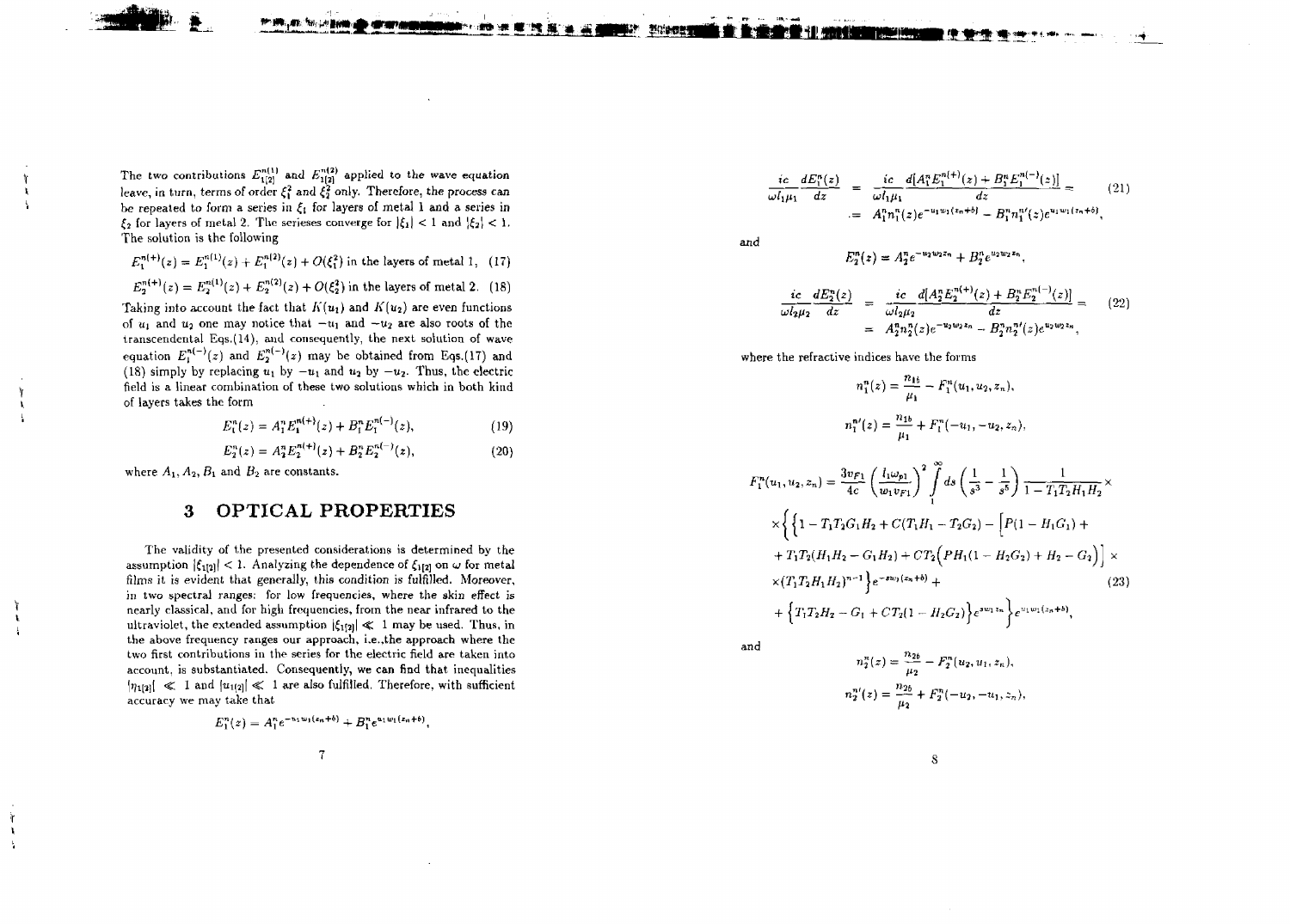$$
F_2^n(u_2, u_1, z_n) = \frac{3v_{F2}}{4c} \left(\frac{l_2\omega_{p2}}{w_2v_{F2}}\right)^2 \int_1^\infty ds \left(\frac{1}{s^3} - \frac{1}{s^5}\right) \frac{1}{1 - T_1T_2H_1H_2} \times
$$
  
\n
$$
\times \left\{\left\{1 - T_1T_2H_1G_2 + C^{-1}T_1(H_1 - G_1) - \right. \\ \left. - \left[T_1T_2H_1\{PH_1(1 - H_2G_2) + H_2 - G_2\} + C^{-1}T_1 \times \right.\right. \\ \left. \times \left\{PH_1(1 - H_1G_1) + H_1 - G_1\right\} \right] (T_1T_2H_1H_2)^{n-1} \right\} e^{-\phi\omega_2 z_n} + (24)
$$
  
\n
$$
+ \left\{T_1T_2H_1 - G_2 + C^{-1}T_1(1 - H_1G_1)\right\} e^{\phi\omega_2(z_n - a)} \right\} e^{\omega_2w_2 z_n},
$$

vhere

$$
H_1 = e^{-\mu v_1 b}, H_2 = e^{-\mu v_2 a}, G_1 = e^{-v_1 w_3 b}, G_2 = e^{-v_2 w_2 a}, C = \frac{m_1 v_{F1} w_1 l_2}{m_2 v_{F2} w_2 l_1},
$$

 $\omega_{n1}$  and  $\omega_{n2}$  are the plasma frequencies for metal 1 and metal 2. The quantities  $n_{1b}$  and  $n_{2b}$ , i.e., the complex refractive indices of the bulk metal 1 and the bulk metal 2, respectively, are introduced by means of the following relations

$$
u_{1[2]}w_{1[2]} = \frac{i\omega l_{1[2]}}{c} \sqrt{\left[ (1 + S_{1[2]}) - \frac{i\omega_{p1[p2]}^2 \tau_{1[2]}}{\omega w_{1[2]}} \right] \mu_{1[2]} = \frac{i\omega l_{1[2]}}{c} n_{1b[2b]}, \tag{25}
$$

**J** which are obtained from Eqs.(12) and (13) with neglected terms of order  $\xi_{1[2]}^2$  and higher, and where it is used that for bulk metals  $K(u_{1[2]}) \simeq \frac{4}{3}$ .

It seems to be reasonable to take into account the case that the considered metallic multi-layer film, as a sample of finite thickness, may be partly transparent. Thus, the expressions for the reflected  $(r)$  and transmitted  $(t)$  amplitudes of the electric field may be obtained using the interference matrix method<sup>24,25</sup>. For *n* repeated double-layer systems in the film the interference matrix M is defined as

$$
\left|\begin{array}{c}E(-b)\\H(-b)\end{array}\right| = \mathbf{M}\left|\begin{array}{c}E(nd-b)\\H(nd-b)\end{array}\right| \quad \text{with } \mathbf{M} = \left|\begin{array}{cc}m_{11} & m_{12}\\m_{21} & m_{22}\end{array}\right|,\tag{26}
$$

9

where  $M = M_1^I M_2^I M_1^I M_2^I \cdots M_1^n M_2^n$  is the product of the matrices for the particular layers. In this formalism the coefficients *r* and *t* are given by the following expressions

$$
r = \frac{(m_{11} + m_{12}n_s)n_0 - (m_{21} + m_{22}n_s)}{m_{11} + m_{12}n_s)n_0 + (m_{21} + m_{22}n_s)},
$$
\n(27)

$$
t = \frac{2n_0}{(m_{11} + m_{12}n_s)n_0 + (m_{21} + m_{22}n_s)},
$$
\n(28)

where  $n_a$  is the substrate refractive index and the elements of matrices  $M^n_{1[2]}$  may be found from boundary conditions<sup>24,25</sup> describing the fact that the tangential components of the electromagnetic field must be equal across the surface and across the interfaces. The elements of the matrix *M{* for the external layer of metal 1 are given in the form

$$
m'_{11(1)} = \frac{n'_1(0)e^{-u_1w_1b} + n'_1'(0)e^{u_1w_1b}}{n'_1(0) + n'_1'(0)},
$$
  

$$
m'_{12(1)} = \frac{e^{u_1w_1b} - e^{-u_1w_1b}}{n'_1(0) + n'_1'(0)},
$$
  

$$
m'_{21(1)} = \frac{n'_1(-b)n'_1'(0)e^{u_1w_1b} - n'_1(0)n'_1'(-b)e^{-u_1w_1b}}{n'_1(0) + n'_1(0)}
$$
  

$$
m'_{22(1)} = \frac{n'_1(-b)e^{u_1w_1b} + n'_1'(-b)e^{-u_1w_1b}}{n'_1(0) + n'_1(0)},
$$

and the others can be calculated by analogy.

The reflection *(R)* and transmission *(T)* intensity coefficients of multilayer film on a transparent substrate are as follows

$$
R = |r|^2 + |t|^2 \frac{n_s R_{s0}}{n_0 (1 - R_{s0} R')},\tag{29}
$$

$$
T = |t|^2 \frac{n_s(1 - R_{s0})}{n_0(1 - R_{s0}R')},
$$
\n(30)

where *r* and *t* are given by Eqs.(27) and (28), and the reflection coefficient of the medium-substrate interface  $R_{s0} = \left(\frac{q_{4}-p_{0}}{q_{4}+m}\right)^{2}$  and  $R'$  is the reflection coefficient of the multi-layer film for the electromagnetic wave incident through the substrate. In calculations of  $R<sup>t</sup>$  we may neglect surface contribution to the skin effect because in Eqs.(29) and (30) the term  $R_{e0}R'$  is much less than unity.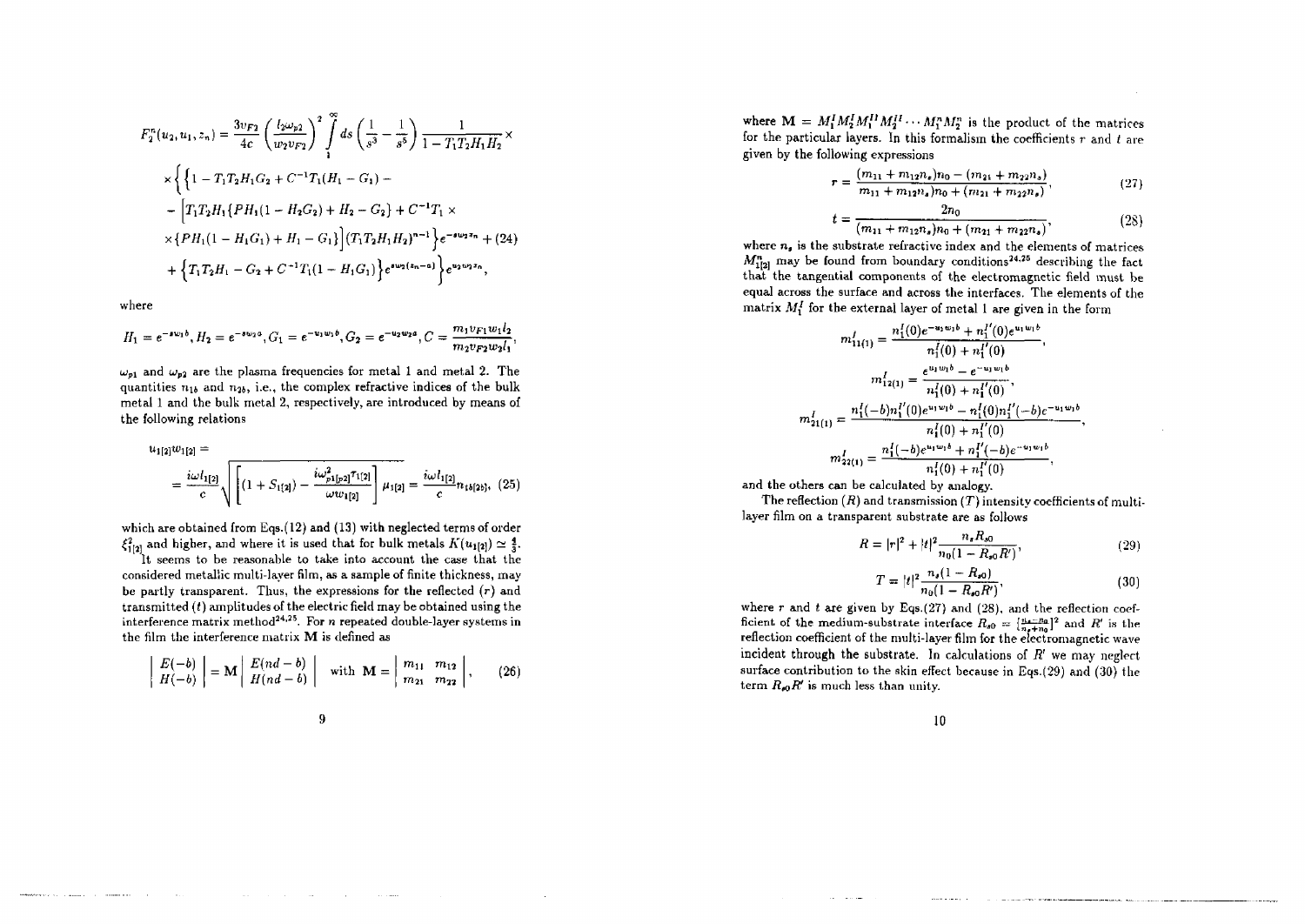### 4 DISCUSSIO N

2. 981 FOLOGRAPH CHANGES BAY

The metallic multi-layer structure considered in this paper needs the approach taking into account the complexity of the problems which woul d reflec t in th e propertie s of optica l reflectanc e an d absorptanc e spectra. Such approach was developed in the previous sections and the  $\rm obtained\ for mulas\ (Eqs. (23)\ and\ (24))\ reveal\ that\ the\ optical\ coefficients$ depen d o n th e field frequency , th e modulatio n wavelengh t of th e struc ture  $d = b + a$  and scattering parameters  $P, T_1, T_2$ . Thus, the infuence of the skin effect on the optical film coefficients is modified by the size effects. Moreover, the feasibility of coherent passages of conduction electrons across interfaces (for  $T_1, T_2 > 0$ ) and the nonlocal character of th e relationshi p betwee n th e electri c field an d th e surfac e curren t i n the wave equation lead to a mutual influence of transport parameters characterizin g on e of th e metalli c layer s o n th e optica l coefficient s of th e others .

In order to see the above-mentioned effects the reflection  $R$  and the absorption  $A$  are numericaly evaluated for a hypothetical  $Nb-Cu^$ system. Artificial  $Nb - Cu$  superstructures were the object of studies of several researchers<sup>26-31</sup>. It is assumed that  $l_{Nb} = 5.8nm, l_{Cu} =$  $42nm, m_{Nb} = m_{Cu} = m_e, S_{Nb} = S_{Cu} = 0$ , the electron concentrations are  $N_{Nb} = 5.6 \times 10^{22} cm^{-3}$ ,  $N_{Cu} = 8.5 \times 10^{22} cm^{-3}$ . Values  $n_0 = 1$  and  $n_s=1.5$  are taken as the optical constants of the medium and substrate, respectively. The theoretical results are presented in the standard form versu s th e electromagneti c field frequency .

The basis for all our calculations are the expressions for the refractiv e indice s of th e whol e stac k of layer s give n b y Eqs.(23)-(25) . However , th e refractiv e inde x of th e externa l surfac e of th e multi-laye r structur e i s prim e of importanc e for th e optica l spectr a of semi-infinit e samples . One can expect that the influence of the electron interaction with the external surface would change in a significant way the real part of  $n_1^I(-b)$ . I t i s show n i n Fig.2 . A s we may se e comparin g th e curve s for *P =* 1 and for  $P = 0$ , the contribution of the electron surface scattering leads to the increase the  $Re[n_{l}^{t}(-b)]$  value. Moreover, the effect increases with decreasin g valu e of th e reduce d thicknes s of th e externa l laye r ). It means, in turn, that the surface scattering is

more effective in the case of metal 1 being well conductor, i.e., for the metal s wit h longer electro n mean fre e path . Generally , i t i s apparen t tha t th e surfac e contributio n t o th e refractiv e inde x valu e may b e of the same order as the refractive index value for an ideal surface. This multi-layer film behaviour is analogous to that found for the single and double layers structures<sup>8,11-16</sup>.

The optical reflection of the multi-layer films is illustrated in Fig.3. The plots demonstrate the reflection coefficient dependence on the modulation wavelength  $d$  for  $Nb - Cu$  systems with constant ratio  $a/b$ . It is shown for effectively operating mechanisms of electron scattering at the surface and at the interfaces that the reflection decreases with decreasin g modulatio n wavelength an d th e reflectio n oscillation s appea r for  $b_{Nb} < l_{Nb}$  and  $a_{Cu} < l_{Cu}$ . These oscillations were predicted by Dingle<sup>8</sup> for single films. Their amplitudes depend on the efficiency of the surface and interface scattering, i.e., they are the most distinct for low values of the parameters  $P, T_1, T_2$  and they increase with decreasin g modulatio n wavelength . Th e obtaine d oscillation s resul t from th e nature of the electron movement in the film layers in the field of electromagnetic waves. Generally, they are conditioned by the surface and interfac e electro n scatterin g an d the y disappea r when thos e scatterin g mechanisms are not operating  $(P = T_1 = T_2 = 1)$ . Our understanding of this phenomenon was given in a detailed form in the previous work<sup>15</sup> .

According to the above ideas one may expect for a bimetallic structur e tha t th e oscillation s woul d hav e tw o different period s correspondin g to two different kinds of metallic layers. In the case of Fig.3 the values of parameters  $(a/b)$  are chosen in this way that oscillation periods for both structure components are the same. Nevertheless, the problem of influenc e of th e transpor t parameter s characterizin g particula r metal li c layer s on th e optica l absorptio n of multi-laye r structur e i s presente d i n Figs, 4 an d 5 . I n Fig. 4 th e tw o case s in whic h th e surfac e doe s no t scatter the electrons diffuselly ( $P = 1$ ) and the surface scattering is exclusively diffuse  $(P = 0)$  are demonstrated for curves labeled as 1. The  $Cu$  layer thicknesses are taken much greater than the  $Nb$  ones, and, simultanously thin enough to obtain the influence of the bimetallic systems farther from the external surface evident. The oscillation periods appearin g du e t o th e existanc e of tw o typ e of layer s shoul d differ severa l

1 1

 $\mathbf{A}$  $\frac{1}{2}$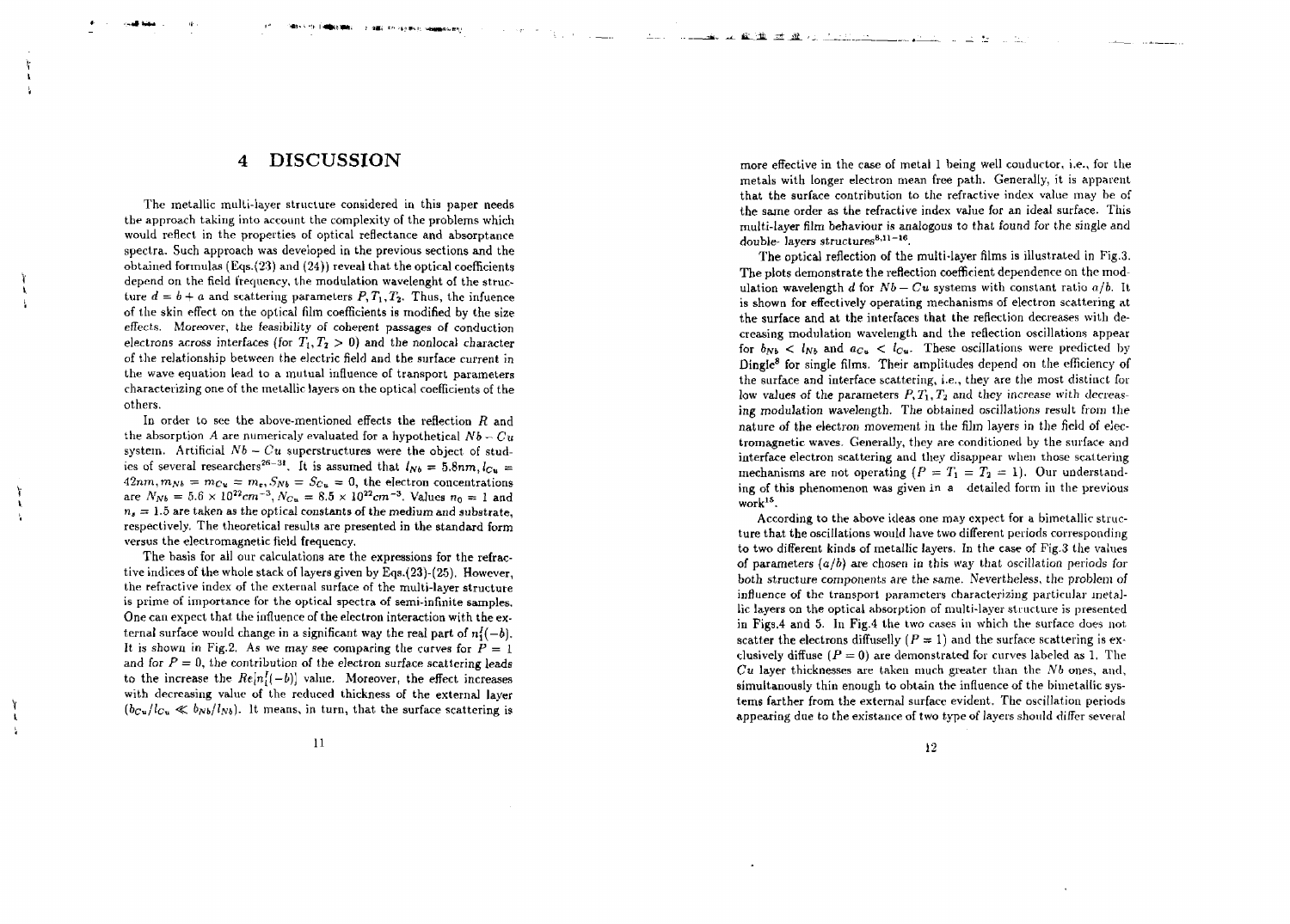times. However, it is obvious that  $Cu$ , as a very good conductor, can dominat e th e oscillator y behaviou r of th e whol e film, especially , whe n  $Cu$  is the external layer metal. It should be emphasized that for the considered structure the elimination of the external surface scattering  $(P = 1)$  does not change the oscillation period of the multi-layer film though the amplitudes may change. It is in contrary to the case of single layer where for the one of the surfaces assumed to reflect electrons specularly  $(P = 1)$  the oscillation period increases twice. Therefore, from our curves one may easily draw a conclusion that the influence of th e whol e stac k of system s appear s in th e spectra .

The interpretation is not so obvious for the second choice of the parameters made for the curves labeled as 2. The thickness ratio  $a/b$ is the same as in the first case, but the modulation wavelength is much greater . Th e plot s demonstrat e th e differenc e betwee n th e absorptio n spectrum with the interface scattering included  $(T_1 = T_2 = 0)$  and th e spectru m for th e cas e withou t th e interfac e scatterin g contributio n  $(T_1 = T_2 = 1)$ . For the parameters  $P = T_1 = T_2 = 0$  the oscillations are still distinct with the period determined by the  $Cu$  layers. It is two times shorter than for the curves labeled 1 because the modulation wavelength is two times longer. For  $P = 0$  and  $T_1 = T_2 = 1$ , when the electrons ca n pas s acros s th e interface s coherently , th e mutua l influenc e of th e parameters characterizing particular layers on the transport parameters characterizin g th e other s lead s t o th e spectru m where th e oscillatio n perio d create d originall y i n th e *Cu* layer s i s modifie d b y th e *Nb* layer transpor t parameters .

The curve behaviour quite opposite to that described above is presente d i n Fig.5 . Th e optica l absorptio n spectr a of *Nb* — *Cu* multi-laye structures show that for a certain choice of layer thicknesses one can observ e th e dominatio n of th e oscillation s create d in th e *Nb* layer s or the oscillations created in the  $Cu$  layers depending on the scattering parameter values only. Thus, in two limiting cases, for  $P = T_1 = T_2 = 0$ (i.e., for the most efficient surface and interface electron scattering) and for  $P = T_1 = 1$  and  $T_2 = 0$  (i.e., when the interface scattering of electrons in the  $Cu$  layers is efficient) the two different oscillation periods ar e apparent . In th e intermediat e case s th e oscillation s ar e no t distinc t enough, i.e., the oscillations created in both kind of layers damp mutually . Moreover , i t i s illustrate d i n Fig. 5 tha t th e presenc e of surfac e an d

1 3

interfac e scatterin g of th e electron s may enhanc e th e absorptio n of th e multi-laye r films significantly .

Concludin g on e ca n say tha t th e optica l propertie s of th e metalli c multi-laye r films ar e determine d by th e transpor t parameter s of metal s being components of the alternating systems. It should be emphasized that the optical coefficient behaviour results from the properties of the whol e stac k of repeate d systems . Th e surfac e an d interfac e scatterin g of electron s ma y lea d i n th e cas e of multi-laye r structure s t o th e oscil lation effects which can appear in the optical spectra. The oscillation period s an d amplitude s can b e a sourc e of valuabl e informatio n abou t the transport parameters of the studied structures as well as about phenomena undergoing at the interfaces and at the surface. The amplitude of thes e oscillation s ma y b e greate r tha n tha t on e expecte d for singl e films. However, from the experimental point of view it seems that the oscillation s ar e stil l t o weak t o b e observable . Therefore , we woul d like to propose the application of the interference phenomena to enhance the above-mentione d oscillations . Th e ide a an d th e result s ar e presente d i n Fig.6 for  $Cu-Nb$  systems. In the upper part of this picture the metallic multi-layer film with a dielectric coating is shown. According to the approach developed in this paper we can obtain the modification resulting .<br>from the presence of the dielectric coverage by means of the interference matrix method. The interference matrix  $M_{d-m}$  for the metallic multilayer film with the dielectric coating having thickness  $d_c$  and refractive  $index n_c$  should be defined as

$$
\mathbf{M}_{d+m} = M^c \mathbf{M},\tag{31}
$$

where the matrix  $M^c$  elements are given in the form

$$
m_{11}^c = \cos\left(\frac{\omega}{c}n_c d_c\right), \quad m_{12}^c = \frac{i}{n_c}\sin\left(\frac{\omega}{c}n_c d_c\right),
$$
  

$$
m_{21}^c = in_c\sin\left(\frac{\omega}{c}n_c d_c\right), \quad m_{22}^c = \cos\left(\frac{\omega}{c}n_c d_c\right),
$$

an d th e metho d of calculation s of th e optica l coefficient s follow s essen tiall y th e sam e line s a s thos e describe d in th e previou s sectio n (Eqs.(26) - (30)). The obtained results are presented in Fig.6 for the  $Cu - Nb$  absorption spectra. The absorption of the metallic film with the dielectric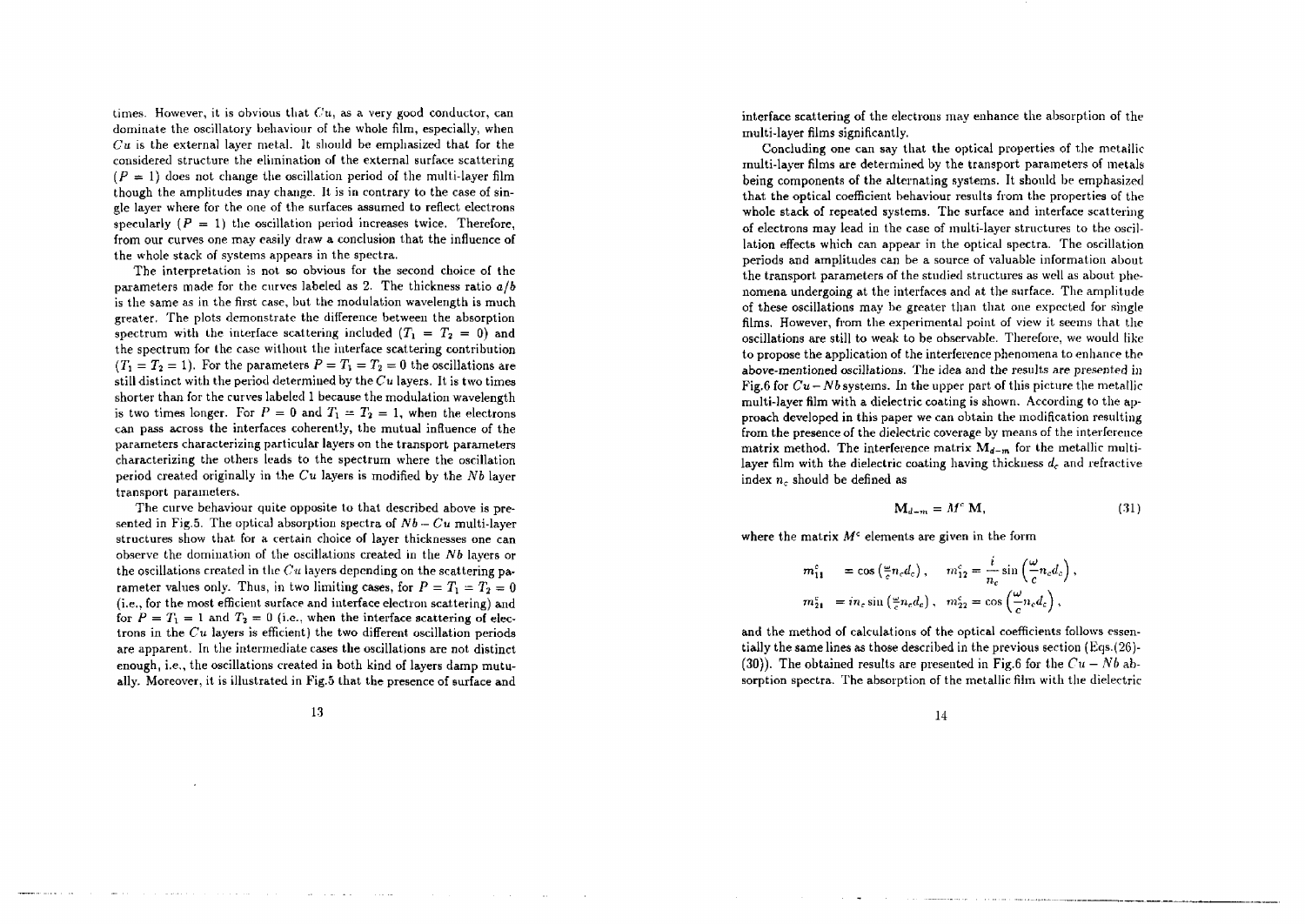coverage vary periodically and very quickly with changing frequency. It exhibits a whole series of maxima and minima (marked in the left part of the Fig.6 as full circles and crosses, respectively). Thus, in Fig.6 the two curves are presented only which are the envelopes for the interference oscillations of absorption of the structure under consideration. It should be emphasized that the bottom curve is also the absorption spectrum of uncovered multi-layer film whereas the top one (the second envelope) is the projection of that absorption spectrum of uncovered film with a significant enhancement. The enhancement depend on both coverage thickness and refractive index value. The changes of these parameters can change also the period of interference oscillations, so the choice needs some care about the measurement possibilities.

### 5 CONCLUSIONS

The optical properties of metallic multi-layer films can be predicted theoretically, and the appropriate model is formulated in this paper. The influence of size effects and film structure (the modulation wavelength and the microscopic transport parameters of the layers) on the optical coefficients cannot be neglected. The presence of the surface and interface scattering of the electrons leads to the oscillation effects in the optical spectra of multi-layer films. These effects are weak but, generally, it seems that the application of dielectric coatings with the aim to enhance the interesting details of spectra would be useful in studies of optical effects in metallic films.

#### **ACKNOWLEDGMENTS**

This work was supported by the Polish Ministry of National Education under Grant GRT2. The author would also like to thank Professor Abdus Salam, the International Atomic Energy Agency and UNESCO for hospitality at the International Centre for Theoretical Physics, Trieste, where part of this work was done.

#### References

- [I] B. Y. Jin and J. B. Ketterson, Adv. Phys. 38, 189 (19S9).
- [2] C. M. Falco, F. E. Fernandez, P. Dhez and A. Khandar-Shahabad, Superlatt. and Microstruct. 4, 51 (1988).
- [3] F. E. Fernandez and C. M. Falco, IEEE J. Quantum Electron, 24, 1758 (19S8).
- [4] N. K. Flevaris and S. Logothetidis, Appl. Phys. Lett. 50, 1544 (1987).
- [5] E. L. Olazagasti, G. H. Cocoletzi and W. L. Mochan, Solid State Commun. 78, 9 (1991).
- [6] R. Dimmich, Thin Solid Films **163,** 485 (19S8).
- [7] G. E. Reuter and E. H. Sondheimer, Proc. R. Soc. London Ser. **A195,** 336 (1948).
- [8] R. B. Dingle, Physica 19, 1187 (1953).
- [9] A. Manz, J. Black, Kh. Pashaev and D. L. Mills, Phys. Rev. **B17,** 1721 (1978).
- [10] A. Manz, J. Black and D. L. Mills, Phys. Rev. B20, 4018 (1979).
- [II] F. E. Hutchison and W. N. Hansen, Phys. Rev. **B20,** 4069 (1979).
- [12] R. Dimmich and F. Warkusz, Phys. Status Solidi **A72,** 117 (19S2).
- [13] J. Szczyrbowski, K. Schmalzbauer and H. Hoffmann, Phys. Rev. **B32,** 763(1985).
- [14] J. Szczyrbowski, K. Schmalzbauer and II. Hoffmann, Phvs. Status Solidi A93, 329 (19S6).
- [15] J. Dryzek and R. Dimmich, Phys. Rev. **B34,** 843 (1986).
- [16] R. Dimmich and J. Dryzek, Phys. Rev. B37, 70S3 (19S8).

f.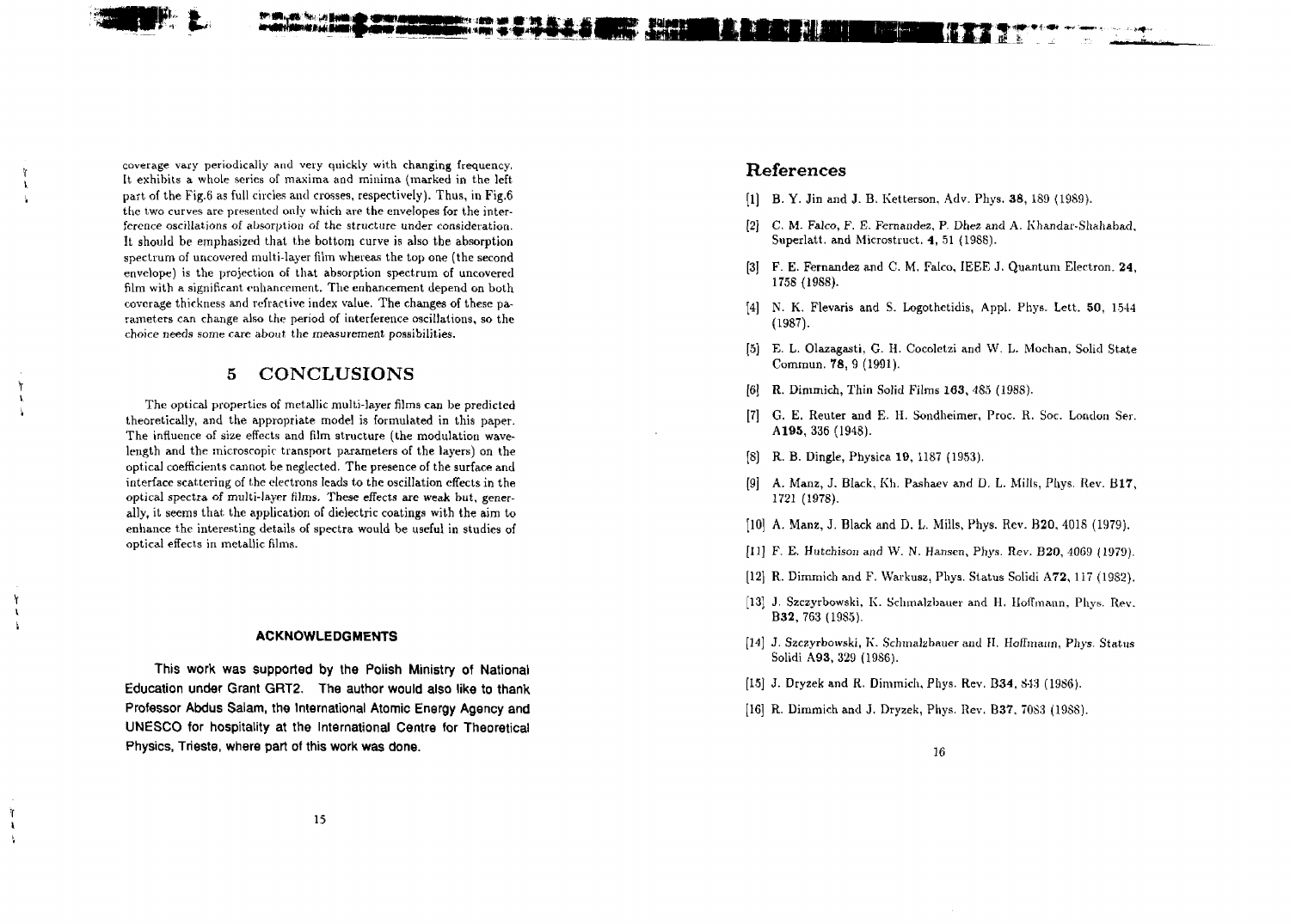[17] J. C. Dudek, Thin Solid Films **152,** 411 (1987).

- [18] J. C. Dudek, Thin Solid Films **156,** 21 (1988).
- [19] R. Dimmich, J. Phys. F15, 2477 (1985).
- [20] S. B. Soffer, J. Appl. Phys. 38, 1710 (1967).
- [21] R. F. Greene and R. VV. O'Donnell, Phys. Rev. **147,** 599 (1966).
- [22] M. Watanabe and A. Hiratuka, Surface Sci. 86, 398 (1979).
- [23] L. A. Falkovsky, Adv. Phys. 32, 753 (19S3).
- [24] Z. Knittl, *Optics of Thin Films* (Wiley, London, 1976), Sees. 2.1-2.5 and 10.3.
- [25] M. Born and E. Wolf, *Principles of Optics,* 5th ed. (Pergamon, Oxford, 1975), Sec. 1.6.
- [26] I. K. Schuller, Phys. Rev. Lett. **44,** 1597 (1980).
- [27] W. P. Lowe, T. W. Barbee Jr., T. H. Geballe and D. B. McWhan, Phys. Rev. B24, 6193 (1981).
- [28] C. M. Falco and I. K. Schuller, in W. Buckel and W. Weber(eds.), *Superconductivity in d- and f-Band Metals* (Kernforschungsanlage, Karlsruhe, 1982), p. 283.
- [29] C. M. Falco, J. Physique Coll. **45** (C5), 499 (1984).
- [30] R. Vaglio, A. Cucolo and C. M. Falco, Phys. Rev. **B35,** 1721 (1987).
- [31] P. R. Auvil and J. B. Ketterson, Solid State Commun. **67,** 1003 (1988).

#### FIGURE CAPTIONS

**FIG.l.** Metallic multi-layer film in the field of the electromagnetic wave.

FIG.2. Frequency dependence of the real part of the refractive index at the external film surface for hypothetical  $Nb - Cu$  (1 :  $b_{Nb} =$  $2nm, a_{Cu} = 2.3nm$  and  $Cu - Nb$  (2 :  $b_{Cu} = 2.3nm, a_{Nb} = 2nm$ ) bimetallic systems.

FIG.3. Reflection spectra of a hypothetical multi-layer film consisting of  $Nb - Cu$  bimetallic systems for the case of diffuse electron scattering at the surface and at the interfaces  $(P = T_1 = T_2 = 0)$ . The *Nb* layer thicknesses are:  $9nm,6nm,5nm,4nm$  for the curves from the top one to the bottom one, respectively.

FIG.4. Absorption spectra of a hypothetical multi-layer film consisting of  $Cu - Nb$  bimetallic systems for  $1 : b_{Cu} = 7.4nm, a_{Nb} = 1nm$ ; and  $2 : b_{Cu} = 14.8nm, a_{Nb} = 2nm$ .

**FIG.**5. Influence of the surface and interface scattering parameters on the oscillations in the absorption spectra of  $Nb - Cu$  multi-layer films, where  $b_{Nb} = 3nm$  and  $a_{Cu} = 11nm$ .

**FIG.6.** Absorption spectrum of the uncovered  $Cu-Nb$  multi- layer film (the bottom curve) compared with the envelopes for quickly varying with frquency absorption spectrum of the film with dielectric coverage (both, the top and the bottom curves). Crosses and full circles show the minima and the maxima of the periodically varying absorption of the covered metallic stucture.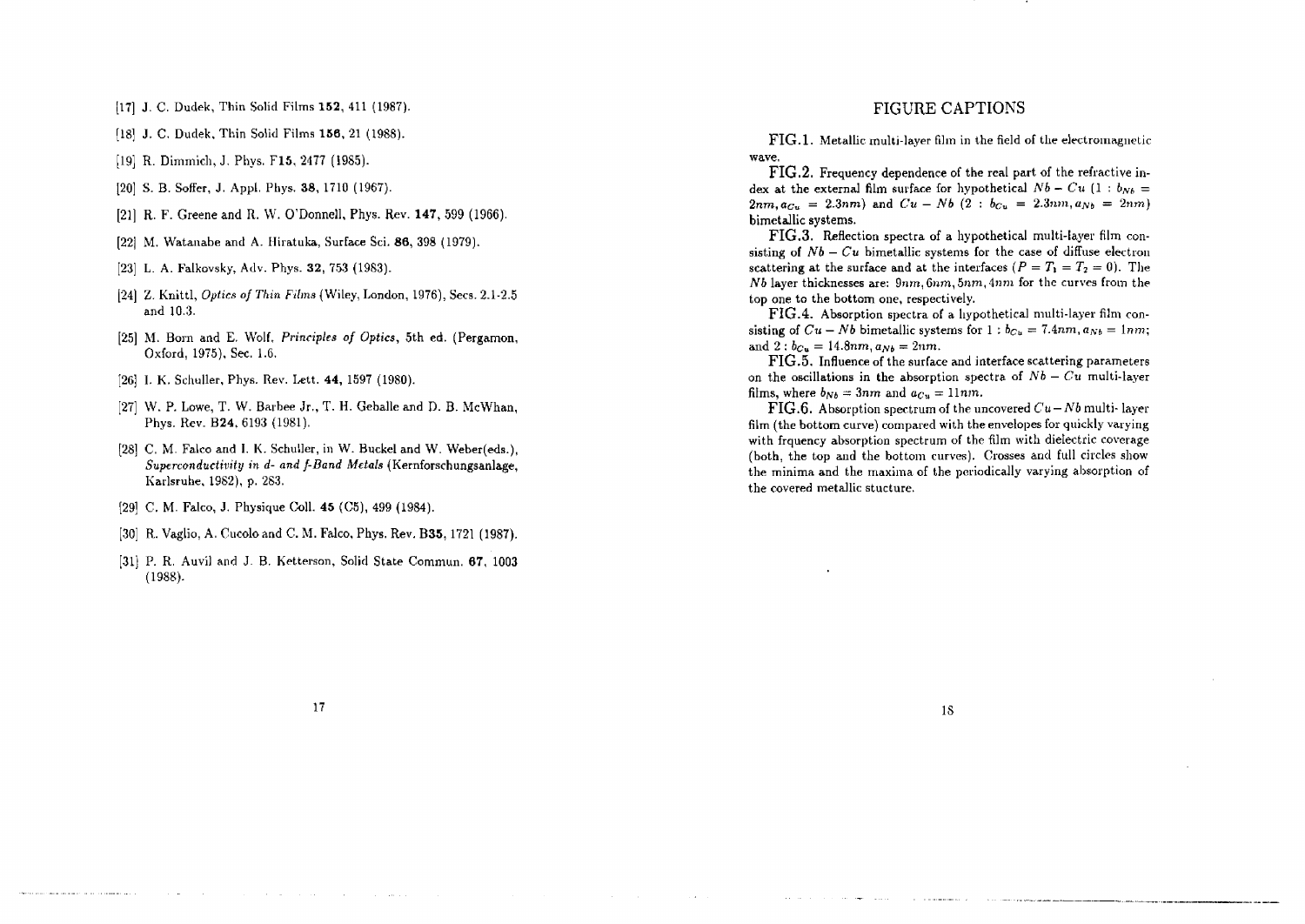

 $\begin{array}{c} \mathbf{1} \\ \mathbf{1} \\ \mathbf{1} \end{array}$ 

 $\mathbf{r}$ 

 $\mathbf{h}$ 

 $\mathbf{\hat{I}}$  $\frac{1}{4}$ 

 $\mathfrak{f}$  $\lambda$ 





 $\sigma_{\rm{L}}$  .  $\sim 0.1$ 

 $20\,$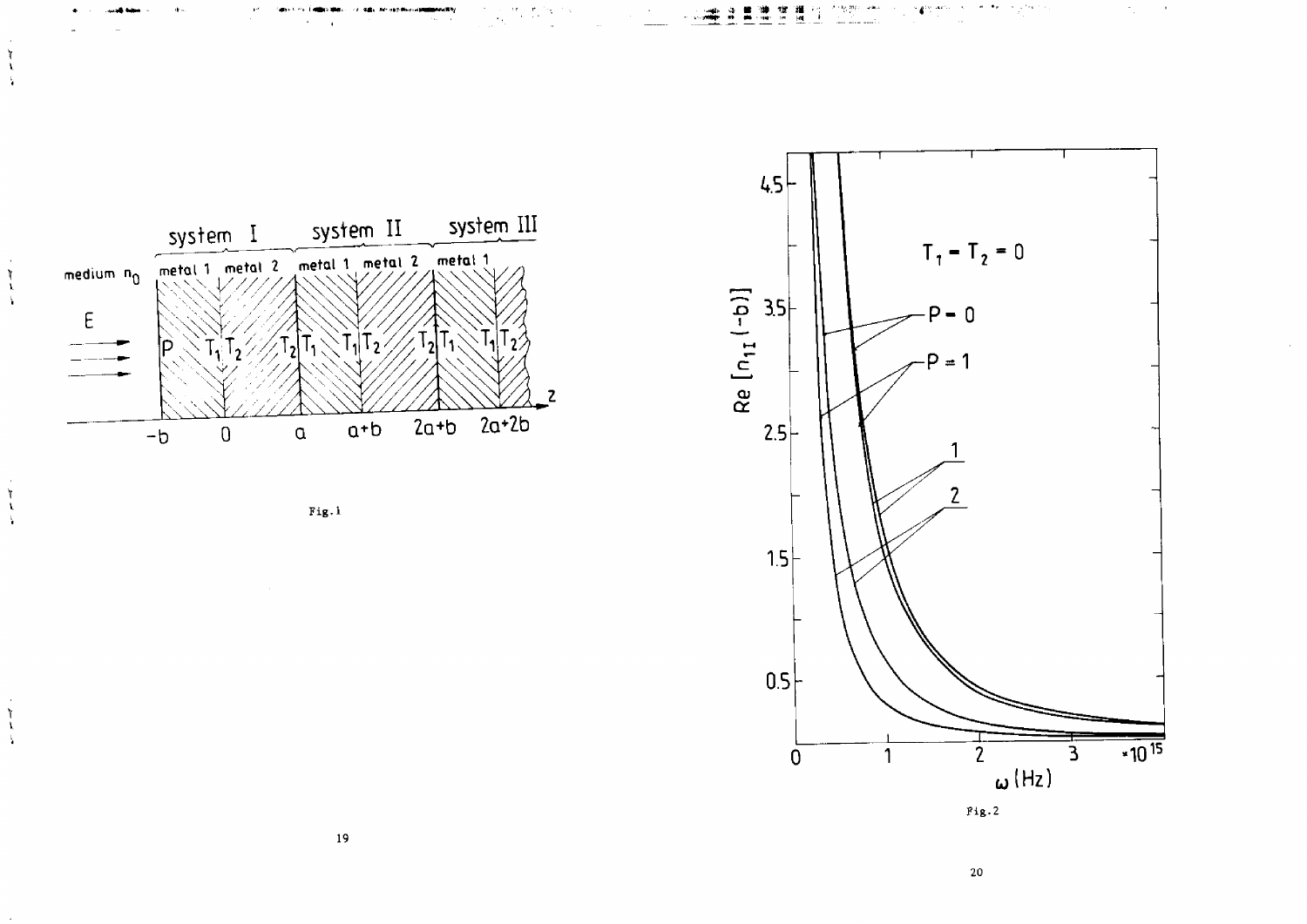![](_page_10_Figure_0.jpeg)

![](_page_10_Figure_1.jpeg)